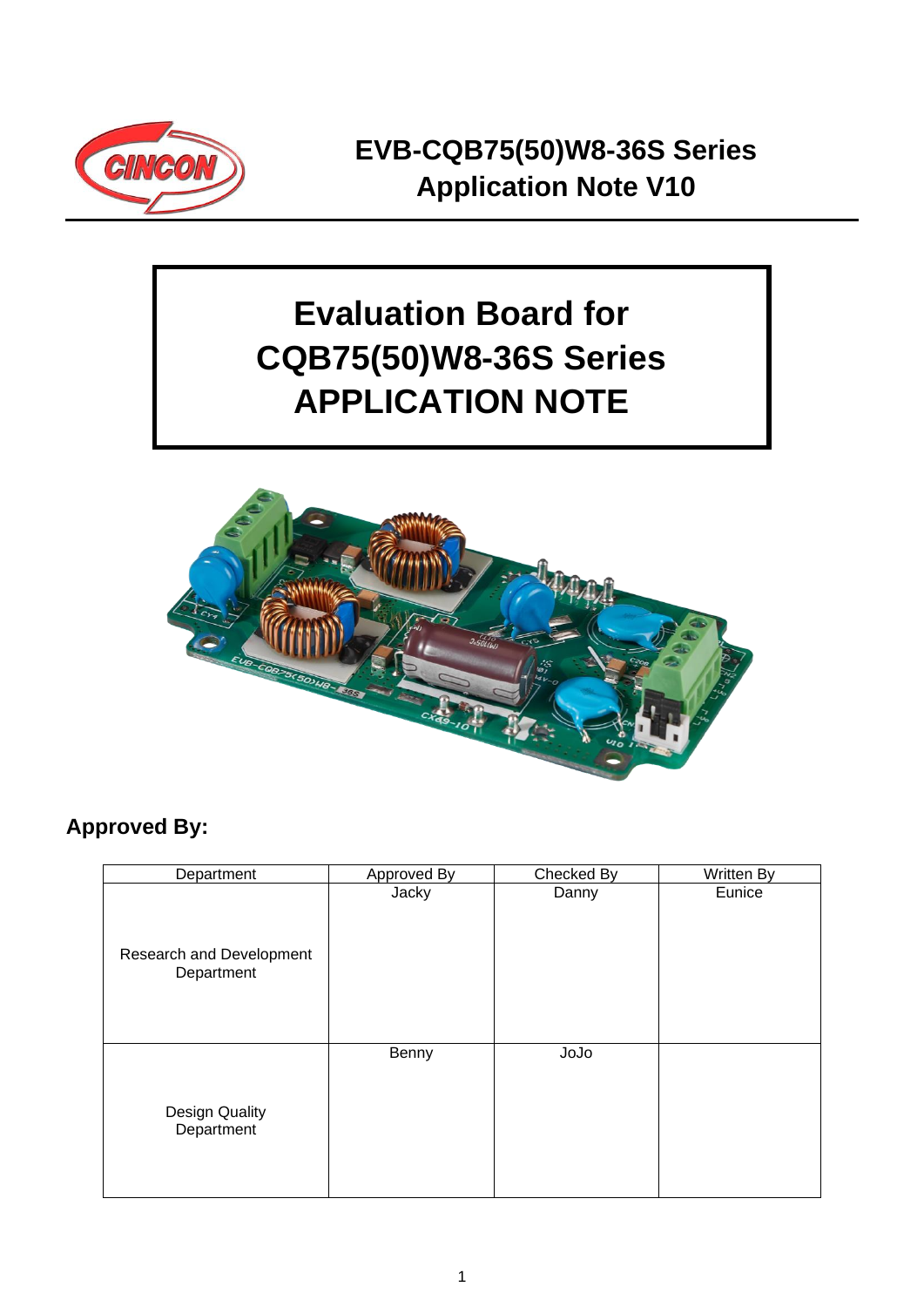

## **Contents**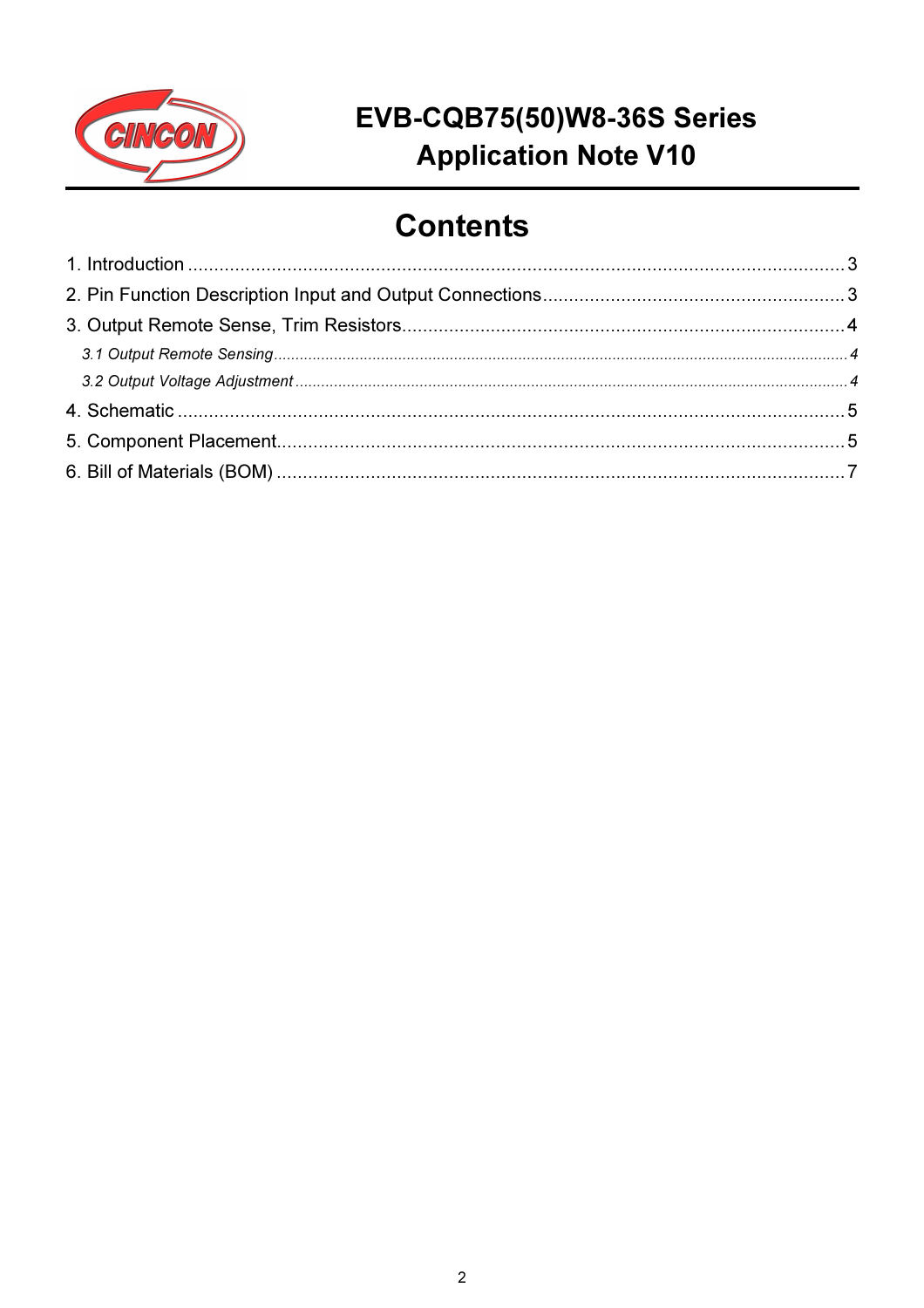

### **1. Introduction**

The EVB-CQB75(50)W8-36S is the evaluation board for testing CQB75W8 and CQB50W8 series. It has a wide (8:1) input voltage range of 9.5 to 75VDC. For help in testing the performance of DC-DC converters, please refer to the [CQB75W8-36S application note,](https://www.cincon.com/productdownload/CQB75W8-36S-series-application-note.pdf) [CQB50W8-36S application note.](https://www.cincon.com/productdownload/CQB50W8-36S-series-application-note.pdf)

#### **Shock Warning:**

Certain areas of the evaluation board are exposed to high voltage. Be careful to avoid contact with these voltages. After disconnecting the input power, the evaluation board may temporarily maintain high voltage. Be careful when handling.

#### **Application of Input Power:**

The evaluation board **prohibits hot plugging**, So **don't use** a knife switch or circuit breaker to connect the input power. This type of action applies the input voltage at an uncontrolled very high rate of rise (dV/dt), which may damage the converter and external components before the converter. The input voltage should be applied at a controlled rate of rise (recommend 10V/uS). Also, before inserting or removing the converter module from the evaluation board, make sure that the input voltage is turned off.

#### **Thermal Considerations:**

When testing the converter on the evaluation board, ensure adequate cooling. Use a fan to blow the cooling air so that the fan blows through the converter or the radiator connected to the converter. The converter temperature to ensure that it does not exceed the maximum rated temperature specified in the data sheet.

#### **Sockets of DC DC Converter:**

The evaluation board uses sockets to provide options for testing different converters. These sockets are not suitable for continuous high current. Short-term testing is possible, but please be aware of this limitation of long-term testing. The socket will add resistance in the power loop, which will cause a voltage drop at higher currents, which can cause significant errors in regulation and efficiency measurements. These socket also do not provide a thermal cooling path from the module pins to the PCB wiring, which may cause higher converter temperatures and errors when performing thermal evaluation. For long-term testing, thermal testing and permanent installation, it is recommended to use soldered connections.

### **2. Pin Function Description Input and Output Connections**



| No | <b>CN1&amp;CN2</b> | Description                    | No | CN <sub>3</sub> | Description                  |
|----|--------------------|--------------------------------|----|-----------------|------------------------------|
|    | +V Input           | Positive Supply Input          |    | -V Output       | Negative Power Output        |
| 2  | -V Input           | Negative Supply Input          | っ  | -Sense          | Negative Output Remote Sense |
| 3  | Remote             | External Remote On/Off Control | 3  | +Sense          | Positive Output Remote Sense |
| 4  | Case               | Connected to DC Module Case    | 4  | +V Output       | Positive Power Output        |
| 5  | +V Output          | Positive Power Output          |    |                 |                              |
| 6  | +V Output          | Positive Power Output          |    |                 |                              |
|    | -V Output          | Negative Power Output          |    |                 |                              |
| 8  | -V Output          | Negative Power Output          |    |                 |                              |

Note: DC module Case can be connected to PCB through M3 threated mounting insert. Recommended torque 3Kgf-cm.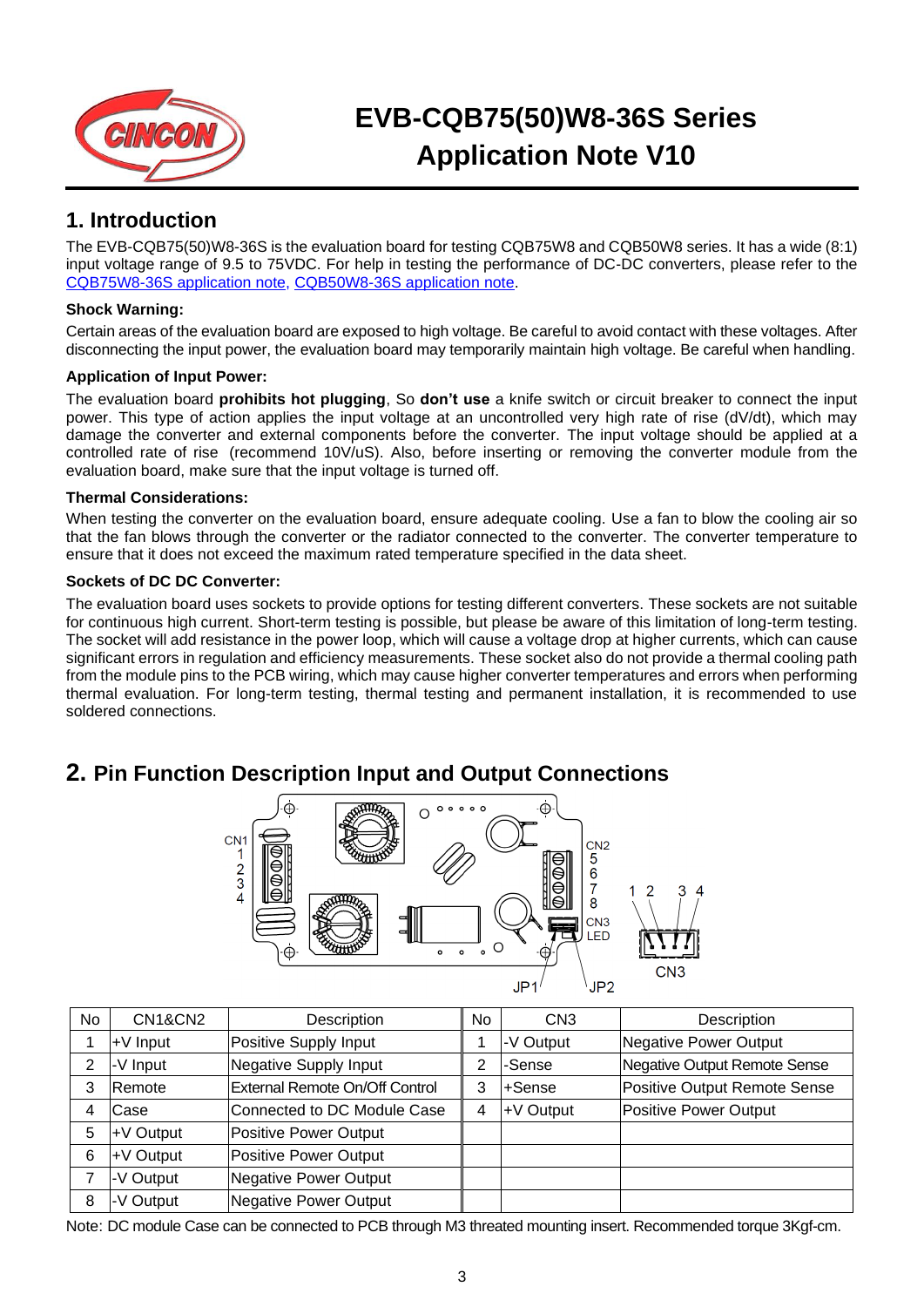

### **3. Output Remote Sense, Trim Resistors**

#### *3.1 Output Remote Sensing*

The CQB75W8 and CQB50W8 series converter has the capability to remotely sense both lines of its output. This feature moves the effective output voltage regulation point from the output of the unit to the point of connection of the remote sense pins. This feature automatically adjusts the real output voltage of the<br>EVB-CQB75(50)W8-36S series in order to EVB-CQB75(50)W8-36S series in order to compensate for voltage drops during distribution and maintain a regulated voltage at the point of load. The remote-sense voltage range please refer to the [CQB75W8-36S application note,](https://www.cincon.com/productdownload/CQB75W8-36S-series-application-note.pdf) [CQB50W8-36S](https://www.cincon.com/productdownload/CQB50W8-36S-series-application-note.pdf)  [application note.](https://www.cincon.com/productdownload/CQB50W8-36S-series-application-note.pdf)

When remote sensing is used, please remove the jumper of CN3 and the sense should be connected by twisted-pair wire or shield wire. If the sensing patterns short, heavy current flows and the pattern may be damaged. Output voltage might become unstable because of impedance of wiring and load condition when length of wire is exceeding 400mm. This is shown in the schematic below.



When the EVB-CQB75(50)W8-36S was shipped from a factory, they come with JP1 and JP2 placed on CN3. If the remote sense feature is not to be used, the sense JP1 and JP2 should be connected locally.

#### **Note:**

Although the output voltage can be varied (increased or decreased) by both remote sense and trim, the maximum variation for the output voltage is the larger of the two values not the sum of the values. The output power delivered by the module is defined as the voltage at the output terminals multiplied by the output current. Using remote sense and trim can cause the output voltage to increase and consequently increase the power output of the module if output current remains unchanged. Always ensure that the output power of the module remains at or below the maximum rated power. Also be aware that if  $V_{o.set}$  is below nominal value, P<sub>out.max</sub> will also decrease accordingly because I<sub>o.max</sub> is an absolute limit. Thus,  $P_{\text{out.max}} = V_{\text{o.set}}$  x  $I_{\text{o.max}}$  is also an absolute limit.

#### *3.2 Output Voltage Adjustment*

EVB-CQB75(50)W8-36S is shipped without trim resistor for output voltage adjustment, output voltage can be adjusted by external variable resistor (adjustment range: please refer to the [CQB75W8-36S application note,](https://www.cincon.com/productdownload/CQB75W8-36S-series-application-note.pdf) [CQB50W8-36S application note\)](https://www.cincon.com/productdownload/CQB50W8-36S-series-application-note.pdf).

#### **Note: Description of Trim Resistors**

Fixed resistor R203 and potentiometer R206 are used to adjust down the output voltage set-point of the converter.

Fixed resistor R204 and potentiometer R207 are used to adjust up the output voltage set-point of the converter. The trim resistors R203, R204, R206, R207 and VR1 are not populated in this evaluation board. This is to allow the user to determine and install the needed trim resistance values based on the range of desired output voltage adjustment of the module being evaluated.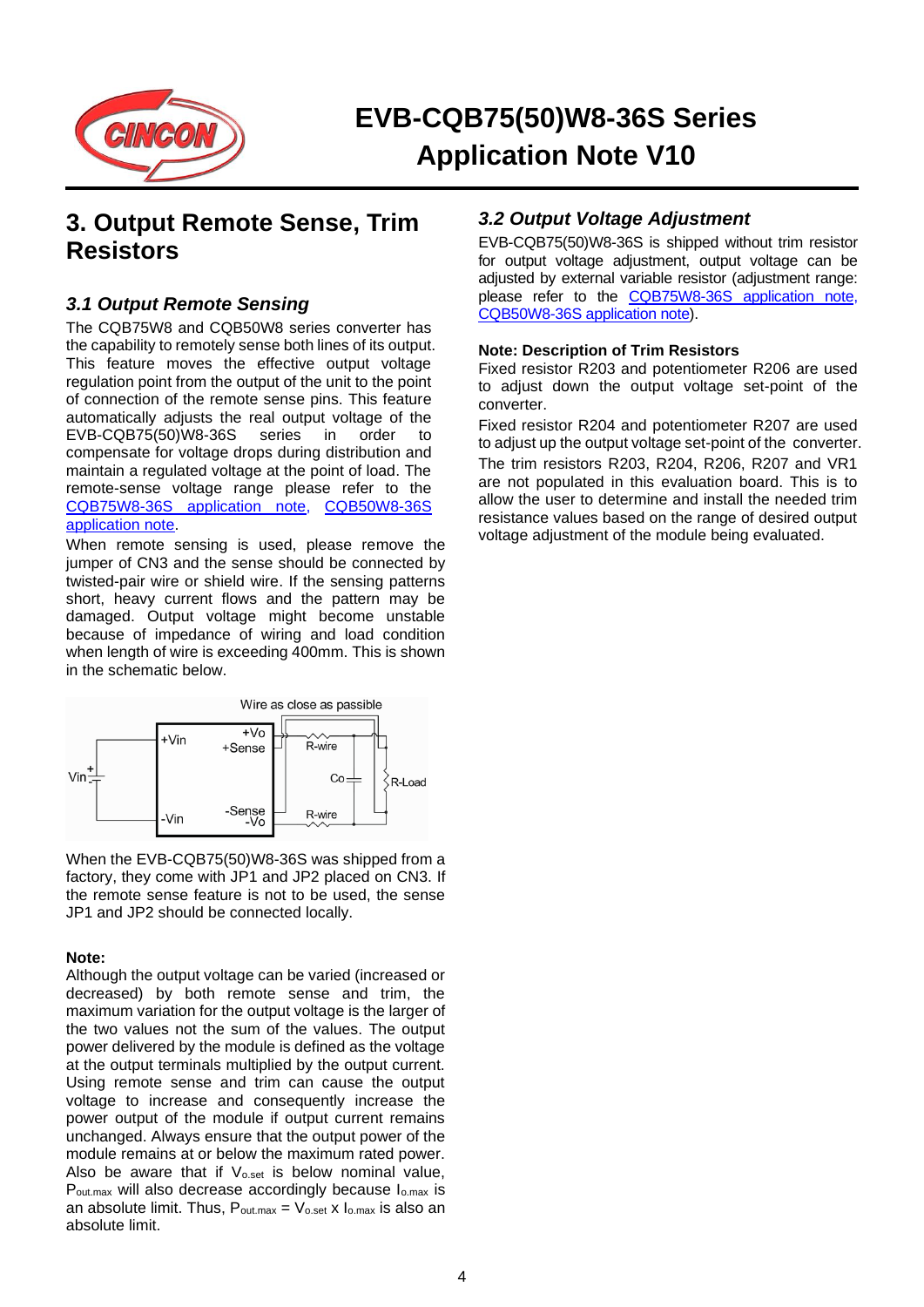

### 4. Schematic



Figure1 Schematic

### 5. Component Placement



Figure2 Component Placement



Figure3 PCB Layout Top View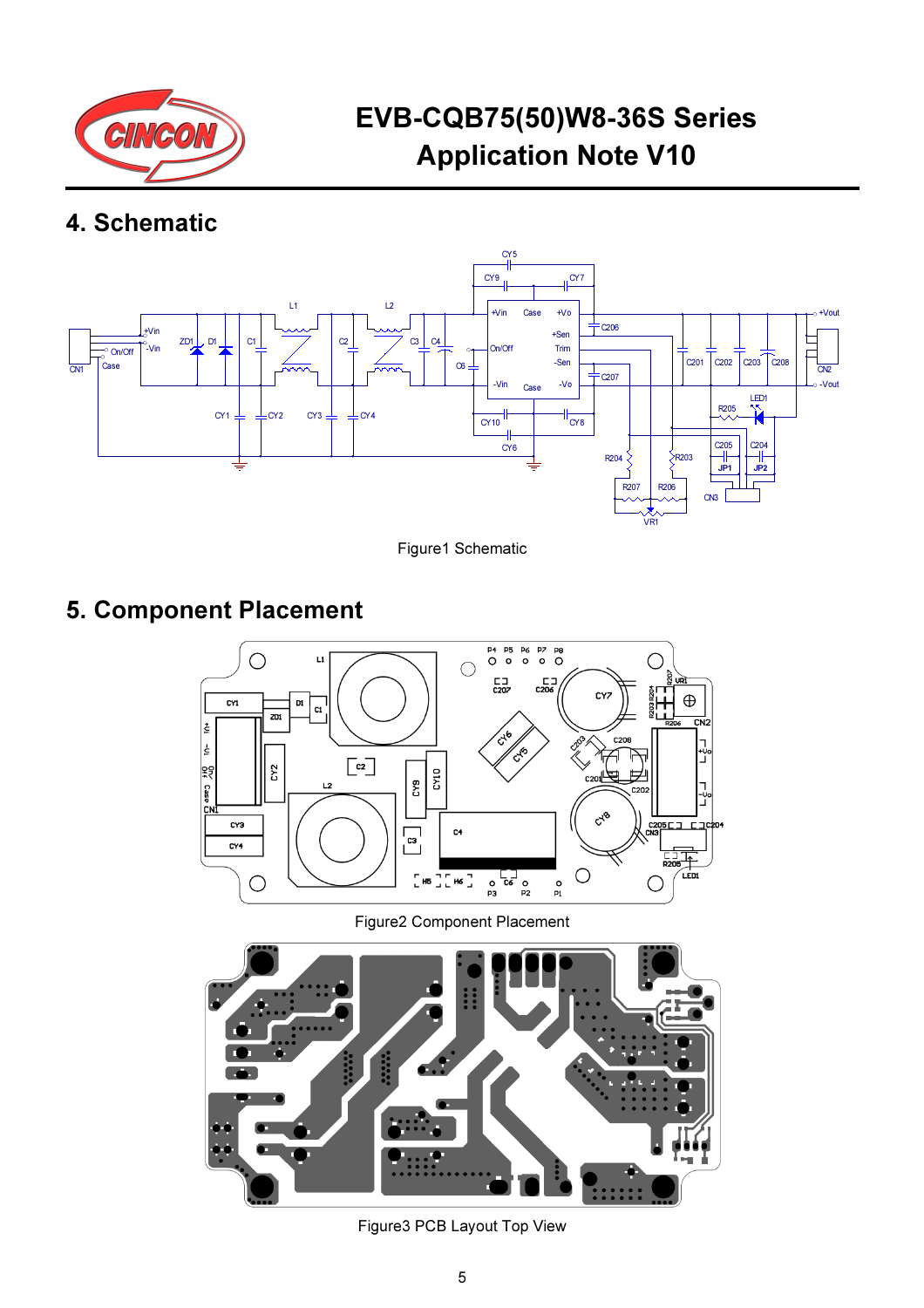



Figure4 PCB Layout Bottom View